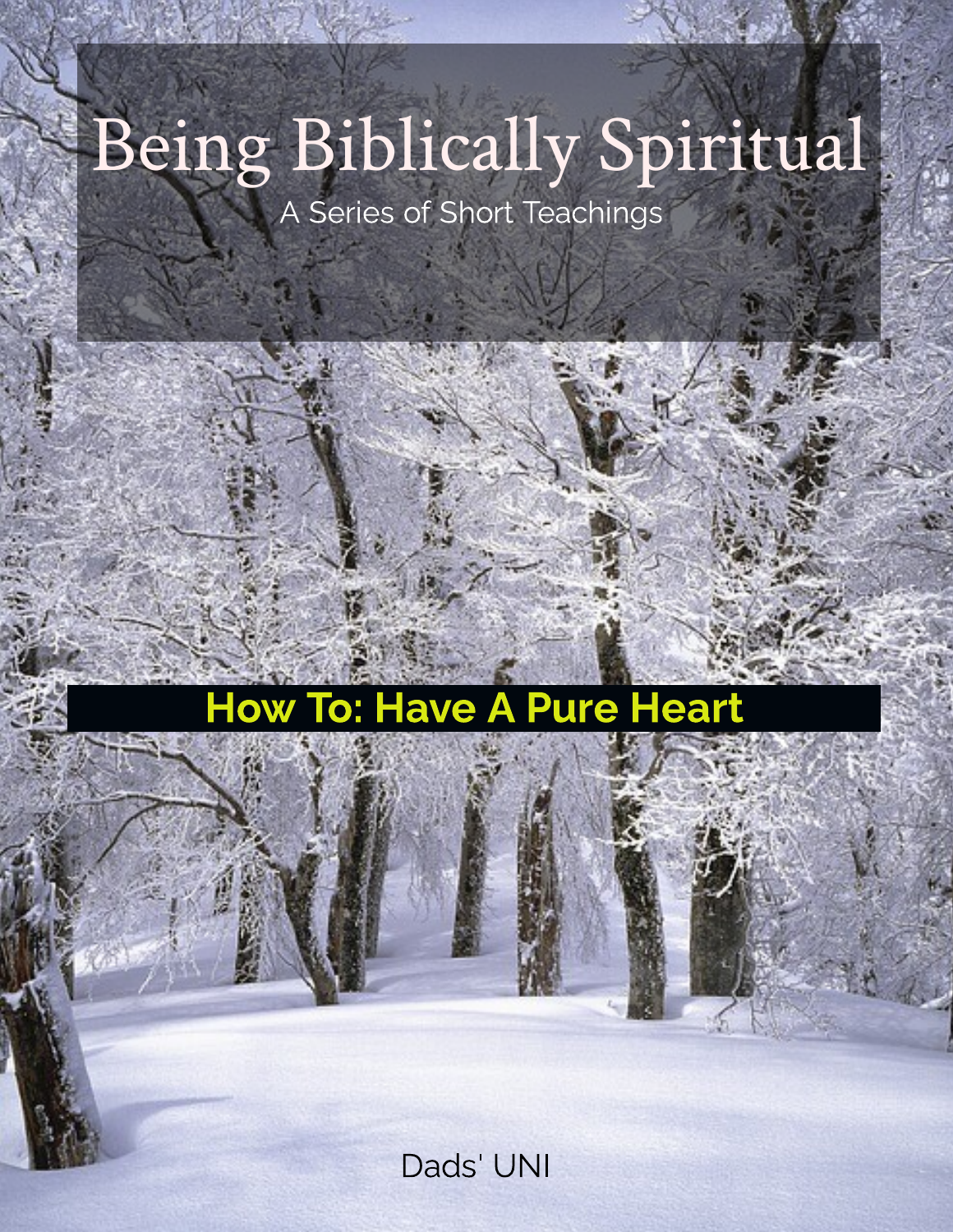## Table Of Contents

| Introduction                                            | 3              |
|---------------------------------------------------------|----------------|
| <b>Scripture Reference</b>                              |                |
| So What Is Biblical Purity?                             | 3              |
| Dangers of Spiritual Impurities                         | $\overline{4}$ |
| Martha Mindset - 'Cares of this world'                  | 5              |
| Rich Young Ruler Mindset - 'Deceitfulness of riches'    | 5              |
| Unworthy Followers Mindset - 'Desires for other things' | 6              |
| Our Cleansing at Salvation                              | 7              |
| But How Do We Stay Pure Of Heart?                       | 8              |
| God's Answer To Mans' Need For Purity                   | 9              |
| How The Early Church Maintained Purity                  | 9              |
| God's Promise                                           | 9              |
| The Ministry Of Dads' UNI                               | 10             |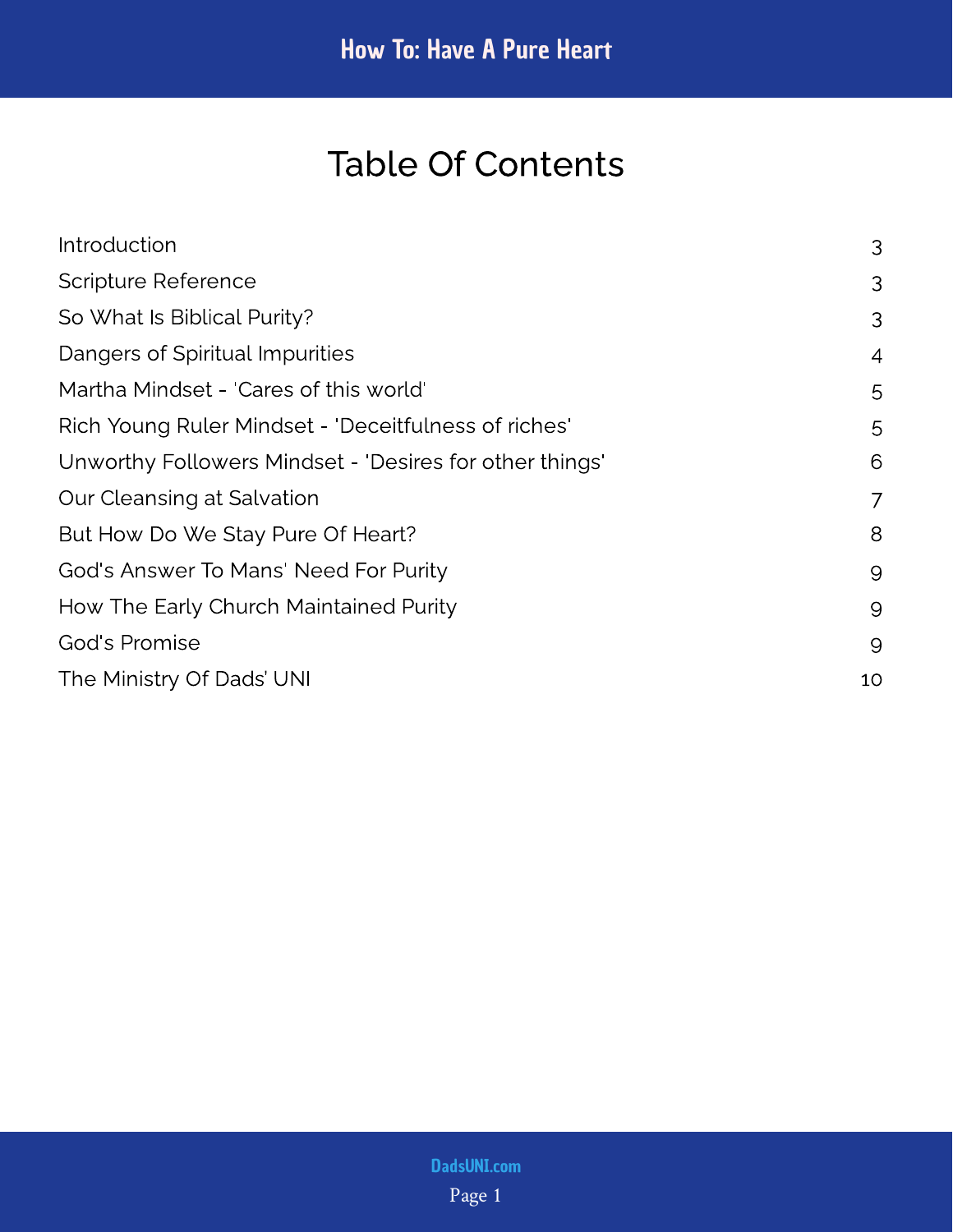#### Being Biblically Spiritual

 Being Biblically Spiritual is a collection of short teachings that focus on the practical application of some of the spiritual truths found within the scriptures of the Bible. In no way should this be considered an exhaustive list, nor should it be considered the only way to spiritually apply these biblical truths. We hope that you find simple spiritual keys that will encourage and inspire your Christian faith and daily spiritual walk with God.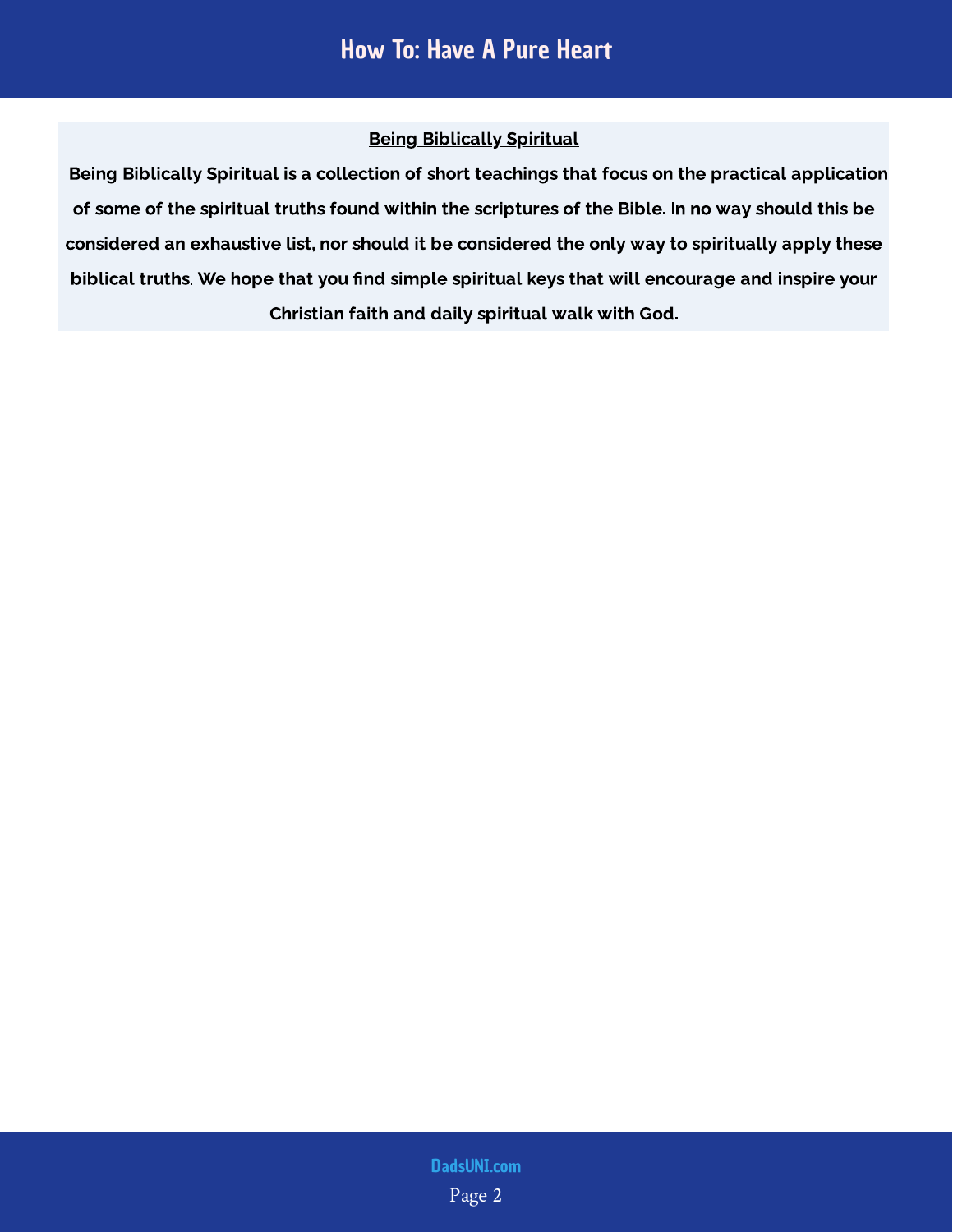## <span id="page-3-0"></span>Introduction

Today as we continue the How To: Series we begin to look at the all-important area of the heart and share some wonderfully simple keys that will help us to initially find and then continue throughout life with a pure heart.

## <span id="page-3-1"></span>Scripture Reference

Blessed are the pure in heart, For they shall see God.

#### (Matthew 5:8)

We live in a world that can sometimes seem very evil and messed up, and in a time when things, at least by outward appearance, seem to be getting progressively worse rather than better. So how can we as Christian believers keep our hearts pure and from being infected by the wickedness that is rampant within the world?

#### (Habakkuk 1:13) You are of purer eyes than to behold evil, And cannot look on wickedness

\*Since God Himself is pure, He desires for His children to be pure like Him!

## <span id="page-3-2"></span>So What Is Biblical Purity?

When Jesus said "Blessed are the pure in heart" the original Greek word used for "pure" is: (katharos)

| katharos Clean'   |                                                                                     |
|-------------------|-------------------------------------------------------------------------------------|
| <b>Adjective</b>  |                                                                                     |
| <b>Definition</b> | Clean                                                                               |
| <b>Usage</b>      | clean, pure, unstained, either literally or ceremonially or spiritually; quiltless, |
|                   | innocent, upright                                                                   |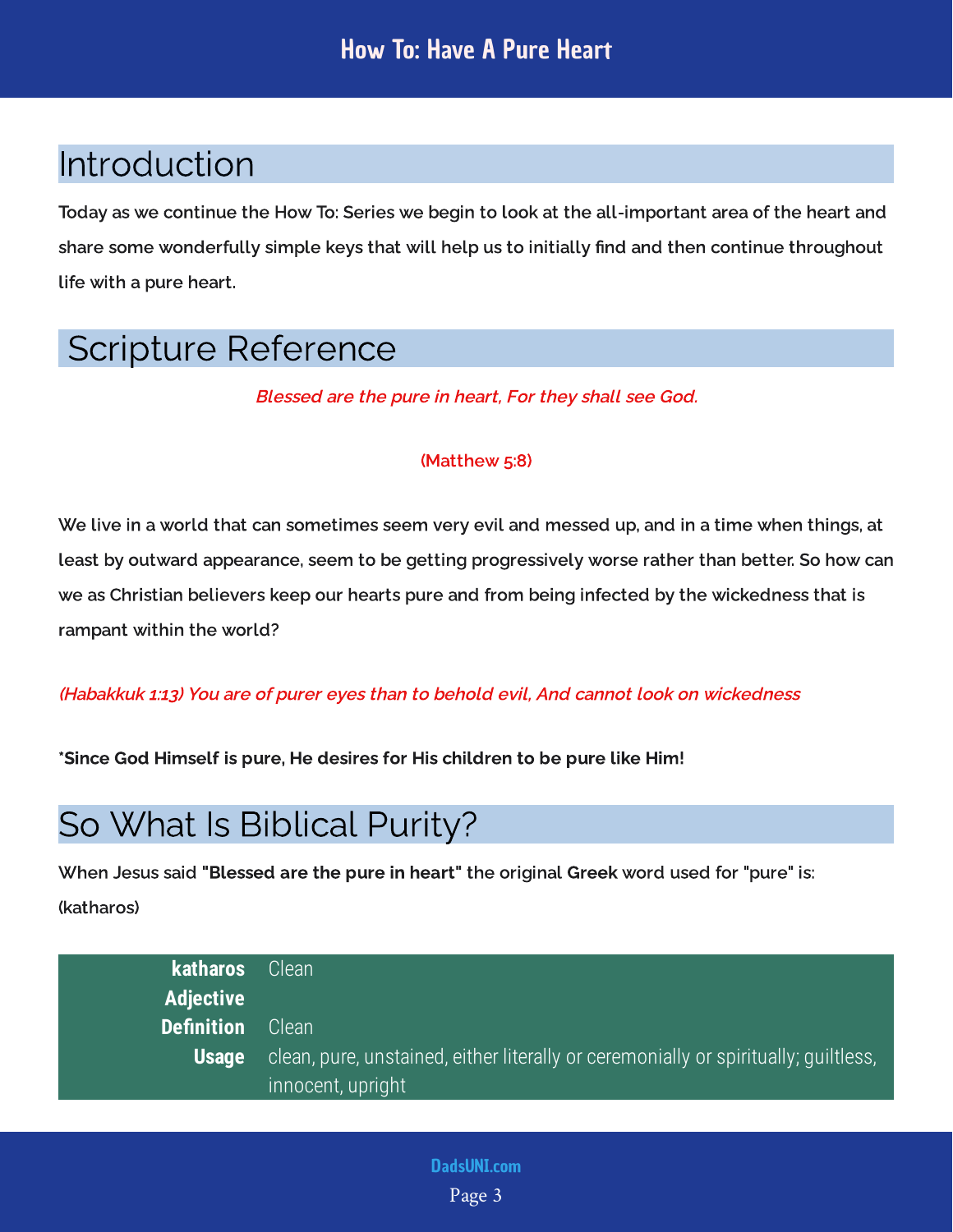If you can imagine the headwaters of a pure mountain stream, before they become polluted by other sources as they proceed through civilization, our hearts are meant to be like that!

God wants our hearts to stay unstained and innocent from the impurities that are found within the world.

## <span id="page-4-0"></span>Dangers of Spiritual Impurities

(Mark 4:18-19) Now these are the ones sown among thorns; they are the ones who hear the word, and the cares of this world, the deceitfulness of riches, and the desires for other things entering in choke the word, and it becomes unfruitful.



Jesus identified several things that we as believers in Christ have to protect ourselves from, lest we become spiritually infected by these impurities and become unfruitful in our Christian life. Just as our physical body can become infected by germs, which

sometimes can lead to sickness or even death, <mark>our spiritual heart can be infected</mark> by these elements and lose its ability to prosper in God's kingdom. The three elements that Jesus identified are:

- 1. Cares of this World
- 2. Deceitfulness of Riches
- 3. Desires for Other Things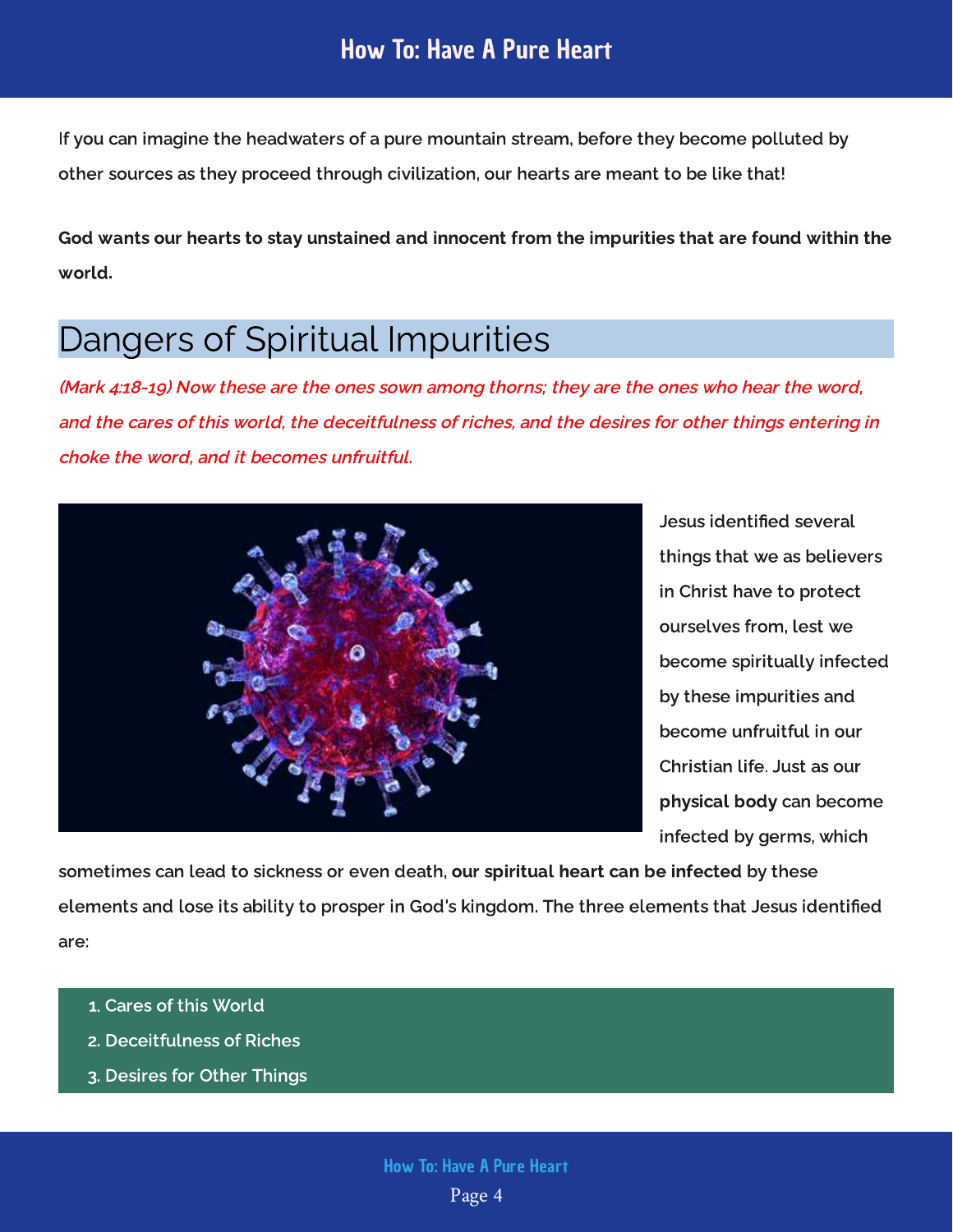## <span id="page-5-0"></span>Martha Mindset - 'Cares of this world'

(Luke 10:38-42) Now it happened as they went that He entered a certain village; and a certain woman named Martha welcomed Him into her house. And she had a sister called Mary, who also sat at Jesus' feet and heard His word. But Martha was distracted with much serving, and she approached Him and said, "Lord, do You not care that my sister has left me to serve alone? Therefore tell her to help me." And Jesus answered and said to her, "Martha, Martha, you are worried and troubled about many things. But one thing is needed, and Mary has chosen that good part, which will not be taken away from her.

It's important to realize that nothing that Martha was doing was wrong or sinful, she was trying to be helpful by ensuring her guest's needs were being met. Martha's mistake was allowing the cares of serving to enter her heart and becoming worried and troubled about it. There are many good things we can do in life that keep us distracted from doing the God things in life.

\*Martha had the same opportunity that Mary did, to sit at Jesus' feet and hear the words of eternal life, but she missed her chance by allowing unimportant things to take priority in her life.

## <span id="page-5-1"></span>Rich Young Ruler Mindset - 'Deceitfulness of riches'

(Matthew 19:21-22) Jesus said to him, "If you want to be perfect, go, sell what you have and give to the poor, and you will have treasure in heaven; and come, follow Me." But when the young man heard that saying, he went away sorrowful, for he had great possessions

The rich young ruler was not a wicked man, not a thief, not a murderer, not an adulterer, nor a liar. This young man respected and honored his parents and tried to be kind to those he met throughout his day. He seemed to be living a righteous life and fulfilling the law, at least by what was able to be seen on the outside, and yet he knew that he still lacked something in his pursuit of eternal life.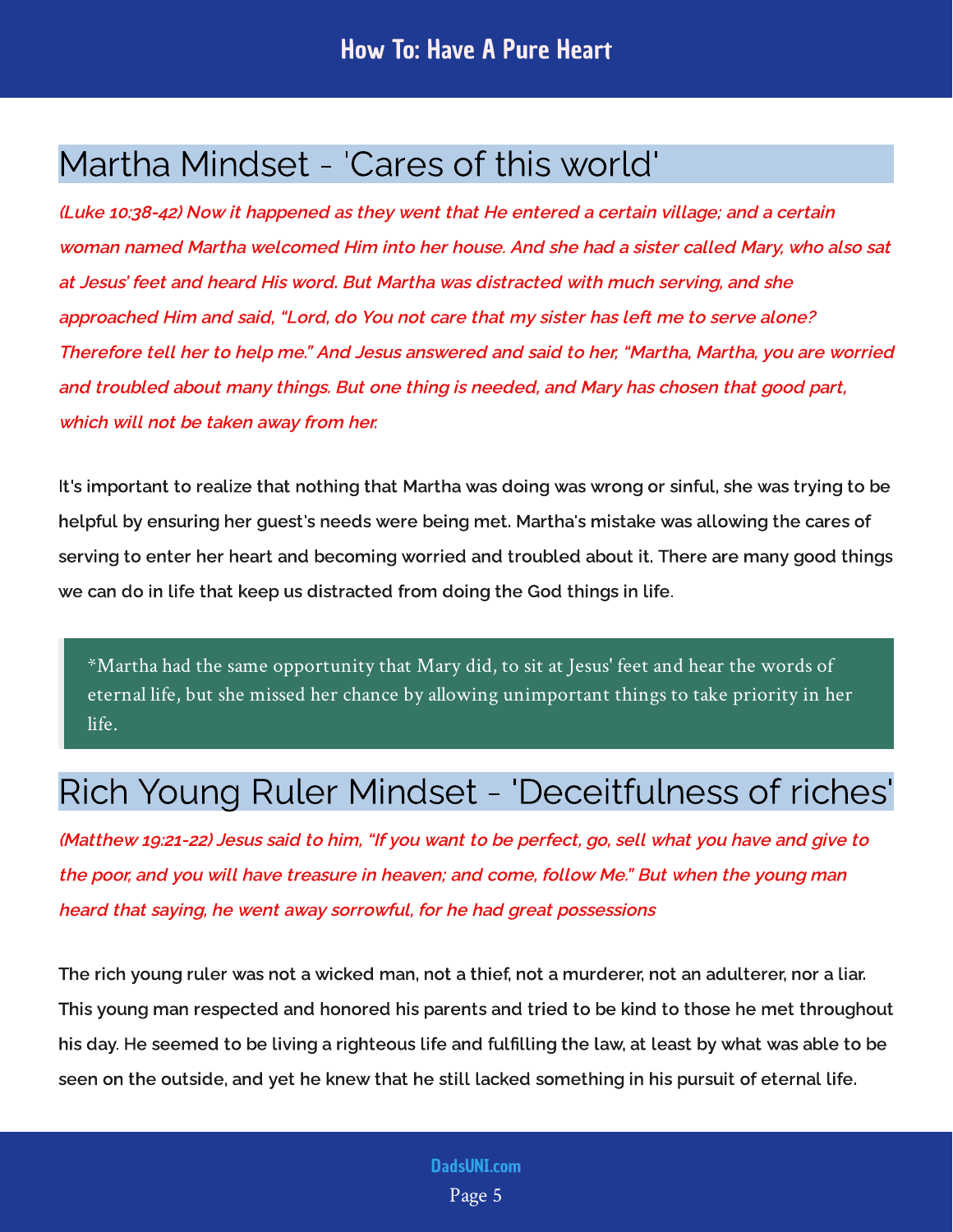#### How To: Have A Pure Heart

This young man was given an opportunity to join Jesus' disciples, and may potentially have even become one of the apostles in the early church. However, his entrance into this intimate group of followers was rstly conditional upon his fulllment of one specic requirement.

Jesus told him to "go, sell what you have and give to the poor, and you will have treasure in heaven; and come, follow Me.

A life of true repentance is based upon our obedience to what God requires of us personally, and for each person what He asks us for may be different. God may require us to prove our obedience by asking us to give up something that means a lot to us. This test of our faith can either open wide the doors of God's kingdom to us or shut them securely, either until we are willing to submit to Him, or even more tragically, forever.

Both riches and power have deceived the hearts of many men throughout history, and by accepting a false sense of confidence have begun to trust in and rely upon the ways of man instead of the ways of God. The rich young ruler had an idol in his heart that he was not willing to give up, his riches had claimed the place where God alone belonged.

#### <span id="page-6-0"></span>Unworthy Followers Mindset - 'Desires for other things'

(Matthew 10:38-39) And he who does not take his cross and follow after Me is not worthy of Me. He who finds his life will lose it, and he who loses his life for My sake will find it

Many people come to Christ, yet still want to maintain control over all areas of their lifestyle, they want to continue to find their own way, their own life, their own desires! To them, Christianity is merely something to be expressed on Sunday, rather than a living faith that is enjoyed every day and outworked progressively in all areas of life.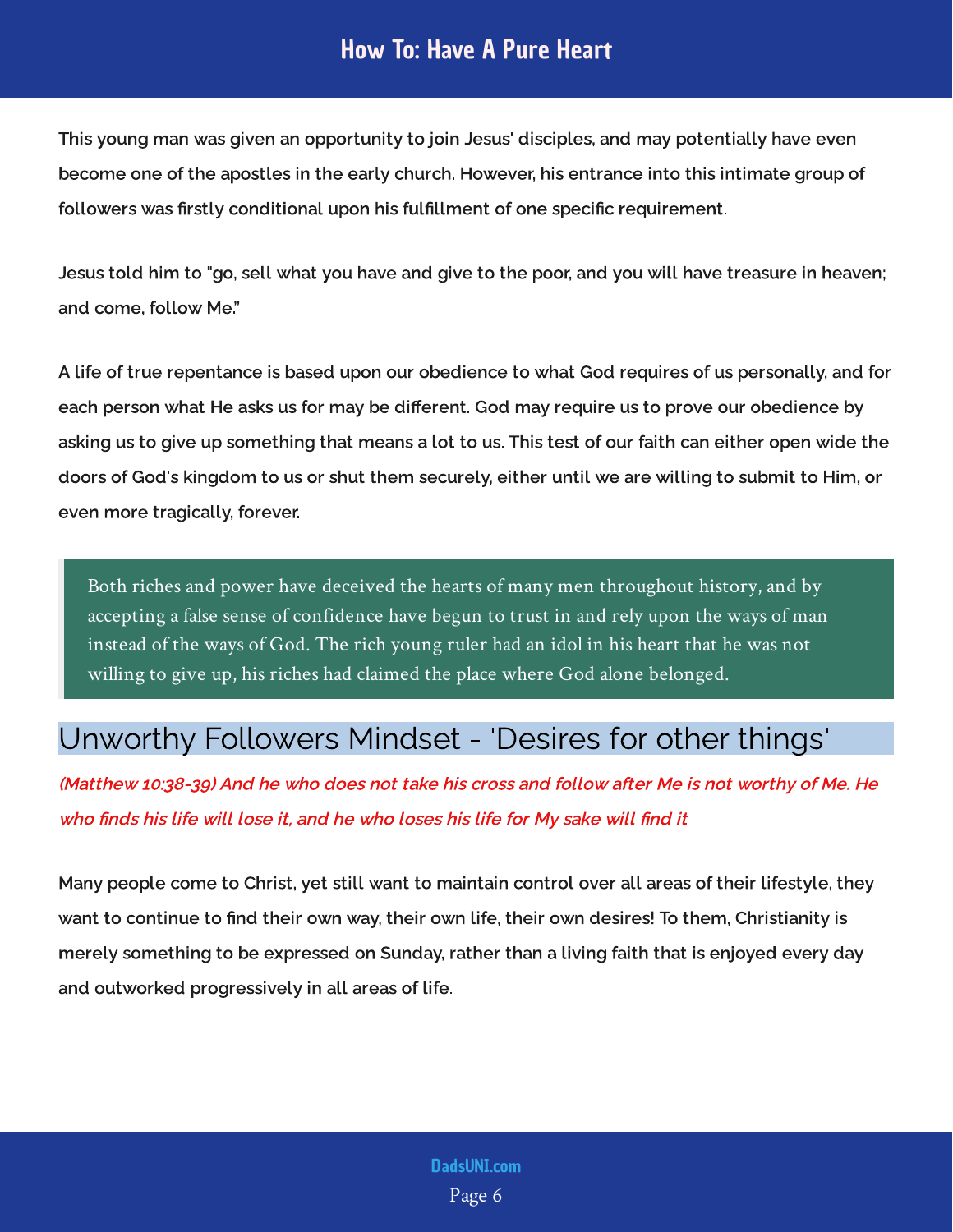#### How To: Have A Pure Heart

Jesus Christ did not come to earth merely to start a new religion or to offer an eternal insurance policy to those who wanted to escape from the Day of Judgement. He came to become the way, for those willing to become children, to be welcomed back to the Father

#### (John 14:6) Jesus said to him, "I am the way, the truth, and the life. No one comes to the Father except through Me

God wants to develop a very real and intimate relationship with us all today, so that we may see how much He loves us, and through seeing, desire to yield our life, our future, and our hope to Him through Jesus our Saviour. Jesus offers us a brand new life filled with joy and riches that can only be seen and understood by those who set their minds and hearts fully upon heaven.

## <span id="page-7-0"></span>Our Cleansing at Salvation

When we come into a personal relationship and yield our life to Christ we experience an inner transformation in our spiritual hearts. When the Holy Spirit renews us we are cleansed from all our sins and made clean and pure by the power of Jesus' perfect sacrifice.

The pure blood of Jesus Christ which was shed for mankind has the power to cleanse the human heart from all sin. Through the act of believing in Him and His resurrection from the dead, we receive forgiveness in the sight of God and a miraculous new life and destiny.

(2 Corinthians 5:17) Therefore, if anyone is in Christ, he is a new creation; old things have passed away; behold, all things have become new

(John 3:3) Jesus answered and said to him, "Most assuredly, I say to you, unless one is born again, he cannot see the kingdom of God."

(1 Corinthians 6:11) And such were some of you. But you were washed, but you were sanctified, but you were justified in the name of the Lord Jesus and by the Spirit of our God.

#### Page 7 [DadsUNI.com](https://www.dadsuni.com/)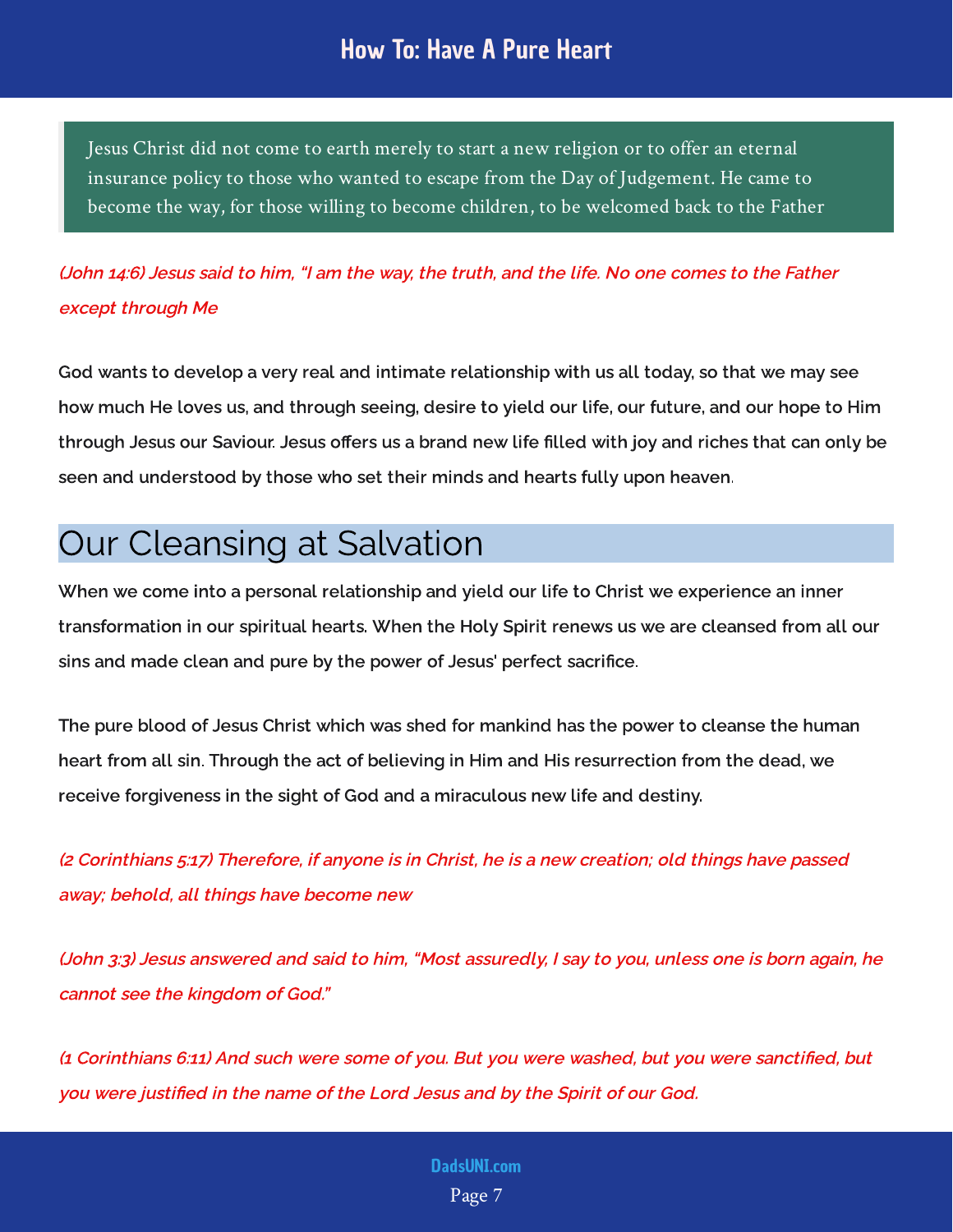## <span id="page-8-0"></span>But How Do We Stay Pure Of Heart?

We have just read above that we receive our inner spiritual life transformed when we are converted and become followers of Christ, but how can we then as believers maintain that sense and joy and purity as we walk with Him throughout our lifetime?



Throughout His ministry on earth, Jesus gave many insights into the state of the human heart and its' importance in either assisting or limiting our entrance into the Kingdom of Heaven. One of the greatest keys Jesus gave us, and without doubt one of my personal favorites is developing and maintaining a childlike faith within a deeply trusting relationship with our Heavenly Father!

(Matthew 18:1-5) At that time the disciples came to Jesus, saying, "Who then is greatest in the kingdom of heaven?" Then Jesus called a little child to Him, set him in the midst of them, and said, "Assuredly, I say to you, unless you are converted and become as little children, you will by no means enter the kingdom of heaven. Therefore whoever humbles himself as this little child is the greatest in the kingdom of heaven. Whoever receives one little child like this in My name receives Me

(Matthew 19:13-15) Then little children were brought to Him that He might put His hands on them and pray, but the disciples rebuked them. But Jesus said, "Let the little children come to Me, and do not forbid them; for of such is the kingdom of heaven." And He laid His hands on them and departed from there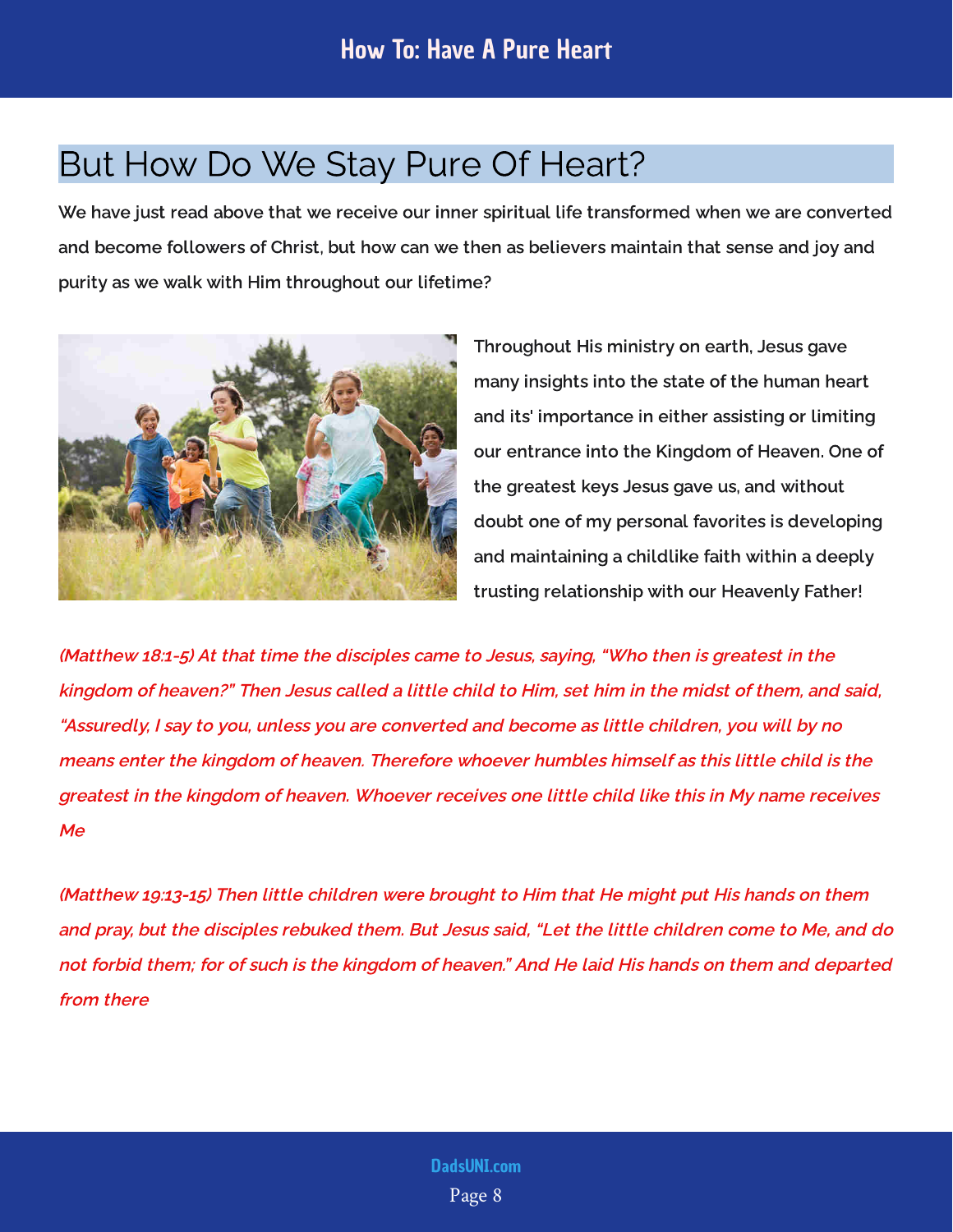## <span id="page-9-0"></span>God's Answer To Mans' Need For Purity

Without God, we would be unable to achieve a life of purity in this world, but because we are renewed in our hearts by the Holy Spirit, all things then become possible. If you have lost that sense of childlike faith and purity over time, let me encourage you that God can and will restore it into your heart if you seek His Fatherhood earnestly in your life.

Continuing to humble ourselves as little CHILDREN and simply letting God be in charge of our lives helps protect us from those things that we, living as carnal ADULTS become susceptible to The Cares of the World, The Deceitfulness of Riches, and The Desires for Other Things.

## <span id="page-9-1"></span>How The Early Church Maintained Purity

(Acts 2:46) So continuing daily with one accord in the temple, and breaking bread from house to house, they ate their food with gladness and simplicity of heart

(2 Corinthians 1:12) For our boasting is this: the testimony of our conscience that we conducted ourselves in the world in simplicity and godly sincerity, not with fleshly wisdom but by the grace of God, and more abundantly toward you.

\*God has promised a wonderful gift to all those who will earnestly seek Him and become His trusting and adoring children!

## <span id="page-9-2"></span>God's Promise

Blessed Are The Pure In Heart, They Shall See God!

God Bless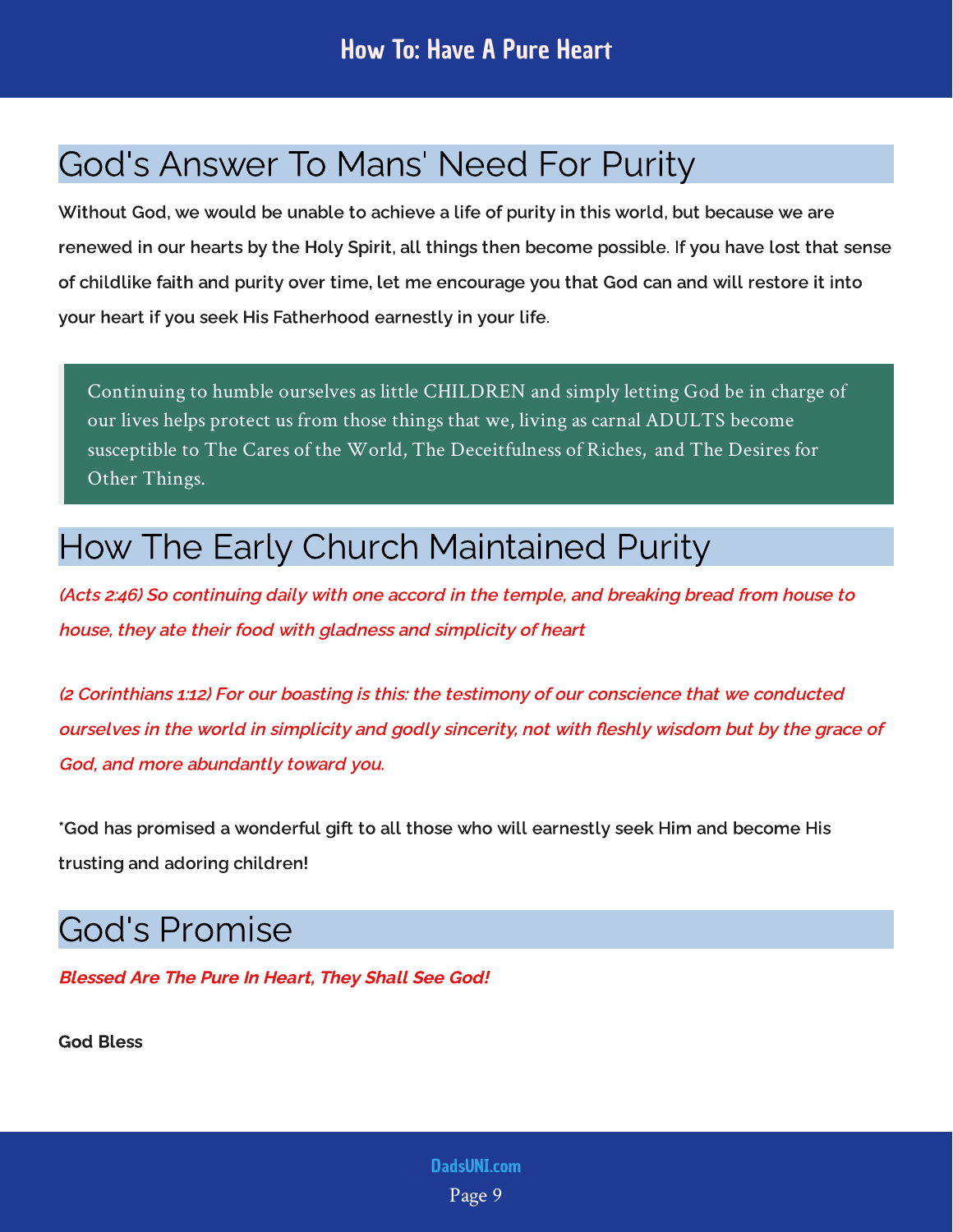## <span id="page-10-0"></span>The Ministry Of Dads' UNI

Dads' UNI is an Online Ministry based in Australia and is focused on providing simple biblical teaching to assist young men in Growing Families God's Way.

All Dads' UNI resources are provided free of charge, and we encourage those who enjoy our teachings to share them freely among family and friends.

Dads' UNI can be found online in the following locations:

Facebook: <https://www.facebook.com/Dadsuni/>

Instagram:<https://www.instagram.com/dadsuni/>

You Tube: [https://www.youtube.com/channel/UCV1vuth1FMmKxiJw\\_xQZpQg](https://www.youtube.com/channel/UCV1vuth1FMmKxiJw_xQZpQg)

Website: <https://www.dadsuni.com/>

We hope you enjoyed this eBook and will visit Dads' UNI online regularly to see our  [latest blogs](https://www.dadsuni.com/parenting-blog) and [eBooks](https://www.dadsuni.com/ebook-library)

> Page 10 [DadsUNI.com](https://www.dadsuni.com/)